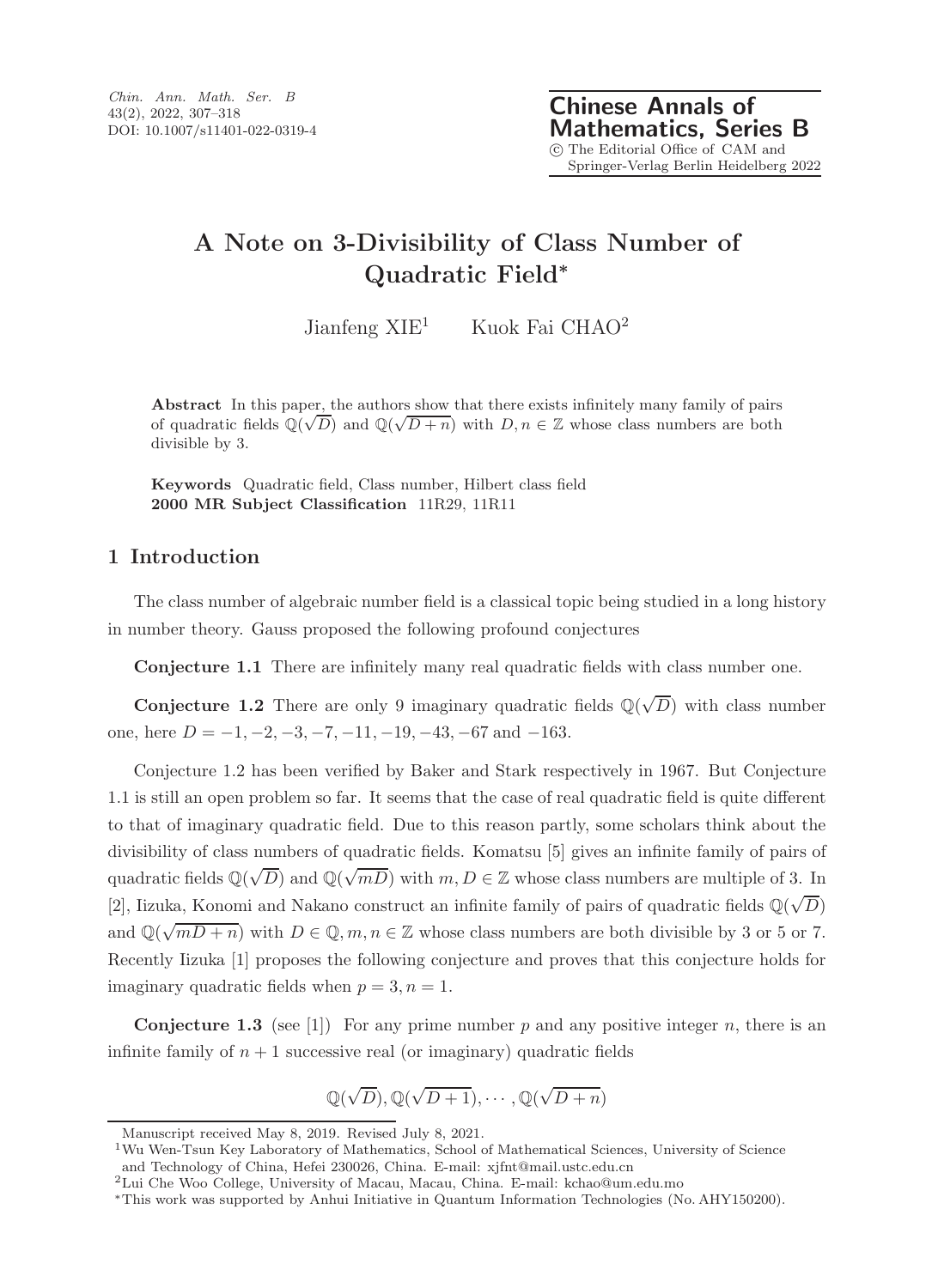with  $D \in \mathbb{Z}$  whose class numbers are divisible by p.

Inspired by these results, one can consider such problem: For a given positive integer  $n$ , does there exist an infinite family of pairs of real (imaginary) quadratic fields  $\mathbb{Q}(\sqrt{D})$  and  $\mathbb{Q}(\sqrt{D+n})$  with  $D \in \mathbb{Z}$  whose class numbers are both divisible by 3?

From now on we call the real (resp. imaginary) case for the case of pairs of real (resp. imaginary) quadratic fields for short. In this paper, we give the positive answer for the problem above, More concretely, we have

**Theorem 1.1** For arbitrary positive integer n, there exist infinity many pairs of quadratic fields  $\mathbb{Q}(\sqrt{D})$ ,  $\mathbb{Q}(\sqrt{D+n})$  with some  $D \in \mathbb{Z}$  such that their class numbers can be divided by 3 for the real case and imaginary case, respectively.

We note that our main result is for any positive number. In particular, taking  $n = 1$  in the imaginary case, it is the case studied by Iizuka.

**Notation** Throughout this paper,  $\mathbb{Z}, \mathbb{Q}, \mathbb{F}_p$  denote the ring of rational integers, the field of rational numbers and the finite field of order  $p$ , respectively. For a prime number  $p$  and an integer a,  $v_p(a)$  denotes the greatest exponent m such that  $p^m \mid a$ , i.e., p-adic valuation. For a algebraic number field K,  $K_{\mathbf{p}}$  denotes its completion with respect to its nonzero prime ideal  $\mathbf{p}$ . We denote the class group of K and the class number of K by  $Cl_K$  and  $h(K)$ , respectively.

# 2 The Local-Global Principle for  $x^m - d$

In this section, we would like discuss the reducibility of polynomial  $x^m - d$  which will play a key role in our paper. At first, we recall a fact in algebraic number theory.

**Theorem 2.1** (see [3]) Let  $L/K$  be a finite extension of number fields and  $O_L, O_K$  denote their rings of integers respectively. Suppose that  ${\rm p}$  is a nonzero prime ideal of  $O_K$  and  ${\bf q}_1, \cdots, {\bf q}_g$ are all the distinct prime ideals of  $O_L$  that lie above p. Take  $\alpha \in L$  such that  $L = K(\alpha)$ , and let  $f(T)$  be an irreducible polynomial over K with  $f(\alpha) = 0$ . Factor  $f(x)$  into the product  $f = \prod_{i=1}^{h} f_i$ of irreducible polynomials with coefficients in  $K_p$ . Then, we have  $g = h$ . By changing the order of  $f_1, \dots, f_g$ , we obtain isomorphisms of fields over  $K_p$ ,

$$
K_{\mathcal{P}}[T]/((f_i(T))) \cong L_{q_i}, \quad T \to \alpha, \ 1 \le i \le g.
$$

Next theorem is an immediate consequence of Chebotarev's density theorem. Since we cannot find the proof in any literature, we give one for the sake of completeness.

**Theorem 2.2** Let  $L/K$  be a cyclic extension of number fields, then there are infinitely many places of K which do not split in L.

**Proof** Denote  $G = Gal(L/K)$  and  $n = [L : K]$ . Let q be a nonzero prime of  $O<sub>L</sub>$  and  $\mathbf{p} = O_K \cap \mathbf{q}$ . Indeed, there are only finitely many ramified nonzero prime ideals. Since we only focus on the existence of infinitely many places of  $K$  which do not split in  $L$ , we get rid of these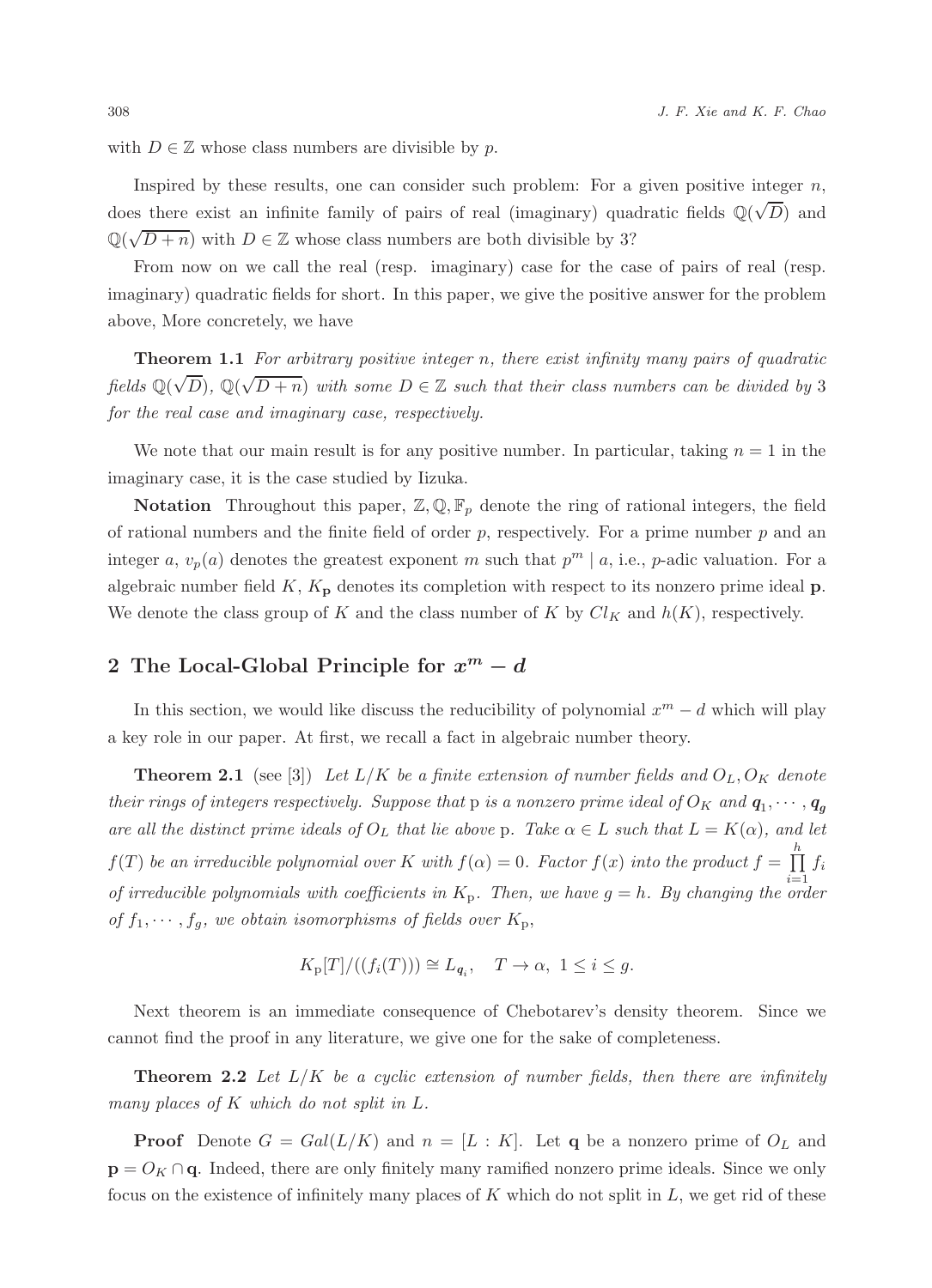finitely many prime ideals. From now on, we can assume that  $p$  is unramified in  $L$ . Denote  $\mathfrak{P} = \{\text{nonzero prime ideals of } O_K \text{ which is unramified in } L\}.$  Then we have a fact that **p** does not split in L if and only if  $G_{\mathbf{q}} = G$ , where  $G_{\mathbf{q}}$  is the decomposition group of  $\mathbf{q}$ . Since G is cyclic, we choose a generator  $\sigma$  of G. Let  $S = \{ \mathbf{p} \in \mathfrak{P} \mid \left( \frac{L/K}{\mathbf{p}} \right) = \sigma \},\$  where  $\left( \frac{L/K}{\sigma} \right)$  is the Artin symbol. Thus for each  $p \in S$ , p does not split in L. By density theorem,  $\delta(S) = \frac{1}{n}$ , where  $\delta(S)$ is the Dirichlet density of  $S$ . This means  $S$  consists of infinitely many elements.

Then we can investigate the irreducibility of the polynomials in the form of  $x^m - d$  with  $m \in \mathbb{Z}^+, d \in \mathbb{Q}$ . At first we deal with a general case.

**Theorem 2.3** Suppose that the polynomial  $f(x) = x^m - d \in \mathbb{Q}[x]$  is irreducible over the cyclotomic field  $\mathbb{Q}(\zeta_m)$ ,  $d \in \mathbb{Q}^\times$ . There are infinitely many prime places q of  $\mathbb{Q}$  such that  $f(x)$ is irreducible over  $\mathbb{Q}_q$  and over  $\mathbb{F}_q$ .

**Proof** Let L be the splitting field of  $f(x)$  in C. Consider the finite extension  $L/\mathbb{Q}(\zeta_m)$ . Since  $f(x)$  is irreducible over  $\mathbb{Q}(\zeta_m)$ , this is a cyclic extension of degree m. By Theorem 2.2, there exists infinitely many prime places of  $\mathbb{Q}(\zeta_m)$  which do not split in L. We denote M the set of all such prime places. For any  $q \in M$ , we factor  $f(x)$  into the product of irreducible polynomials with coefficients in  $\mathbb{Q}(\zeta_m)_{q}$ , i.e.,  $f = \prod^h$  $\prod_{i=1} f_i$ . According to Theorem 2.1 and the fact that **q** does not split in L, we know that  $h = 1$ , which means that  $f(x)$  is irreducible over  $\mathbb{Q}(\zeta_m)_{\mathbf{q}}$ .

Let q be the prime place of  $\mathbb Q$  which lies under q. It is immediate to know that  $\mathbb Q_q$  is a subfield of  $\mathbb{Q}(\zeta_m)_{\mathbf{q}}$ . Since  $f(x)$  is irreducible over  $\mathbb{Q}(\zeta_m)_{\mathbf{q}}$ , then is also irreducible over  $\mathbb{Q}_q$ .

Set  $d = \frac{b}{c}$ ,  $(b, c) = 1, b, c \in \mathbb{Z}, c \neq 0$ . We choose  $q \in M$  such that  $q \cap \mathbb{Q} = (q)$  and  $(q, b, c) = 1$ . We note that there are infinitely many non-zero prime ideals q satisfying this choice due to the prime factorizations of b and c. If  $f(x)$  is reducible over  $\mathbb{F}_q$ , so is  $cf(x)$ . Then by Hensel's Lemma,  $cf(x)$  is also reducible over  $\mathbb{Z}_q[x]$  and then over  $\mathbb{Q}_q[x]$ . This means  $f(x)$  is reducible over  $\mathbb{Q}_q$ , which leads a contradiction.

It may not be easy to determine whether a polynomial in the form of  $x^m - d$  is irreducible over  $\mathbb{Q}(\zeta_m)$  or not. However, when m is odd, we can just consider this problem over  $\mathbb{Q}$ . Let us recall a result in [7] which is needed in the proof of Lemma 2.2.

**Lemma 2.1** (see [7]) If m is odd and the polynomial  $x^m - d, d \in \mathbb{Q}^\times$  has no root in  $\mathbb{Q}$ , then it has no root in  $\mathbb{Q}(\zeta_m)$ .

**Lemma 2.2** If m is odd and the polynomial  $x^m - d$ ,  $d \in \mathbb{Q}^\times$  is irreducible over  $\mathbb{Q}$ , then it is also irreducible over  $\mathbb{Q}(\zeta_m)$ .

**Proof** Let  $\alpha = \sqrt[m]{d} \in \mathbb{R}$ . Firstly we show that if  $1 \leq i < m$ , then  $\alpha^i \notin \mathbb{Q}(\zeta_m)$ . Since  $x^m - d$ is irreducible over  $\mathbb{Q}$ , then  $\{1, \alpha, \alpha^2, \cdots, \alpha^{m-1}\}$  is a basis of the field extension  $\mathbb{Q}(\alpha)/\mathbb{Q}$ , and hence they are linearly independent over  $\mathbb{Q}$ . Thus  $\alpha^i \notin \mathbb{Q}$ . For the polynomial  $x^m - d^i$ , since its unique real root  $\sqrt[n]{d^i} = \alpha^i$  is not in  $\mathbb{Q}, \alpha^i \notin \mathbb{Q}(\zeta_m)$  by Lemma 2.1.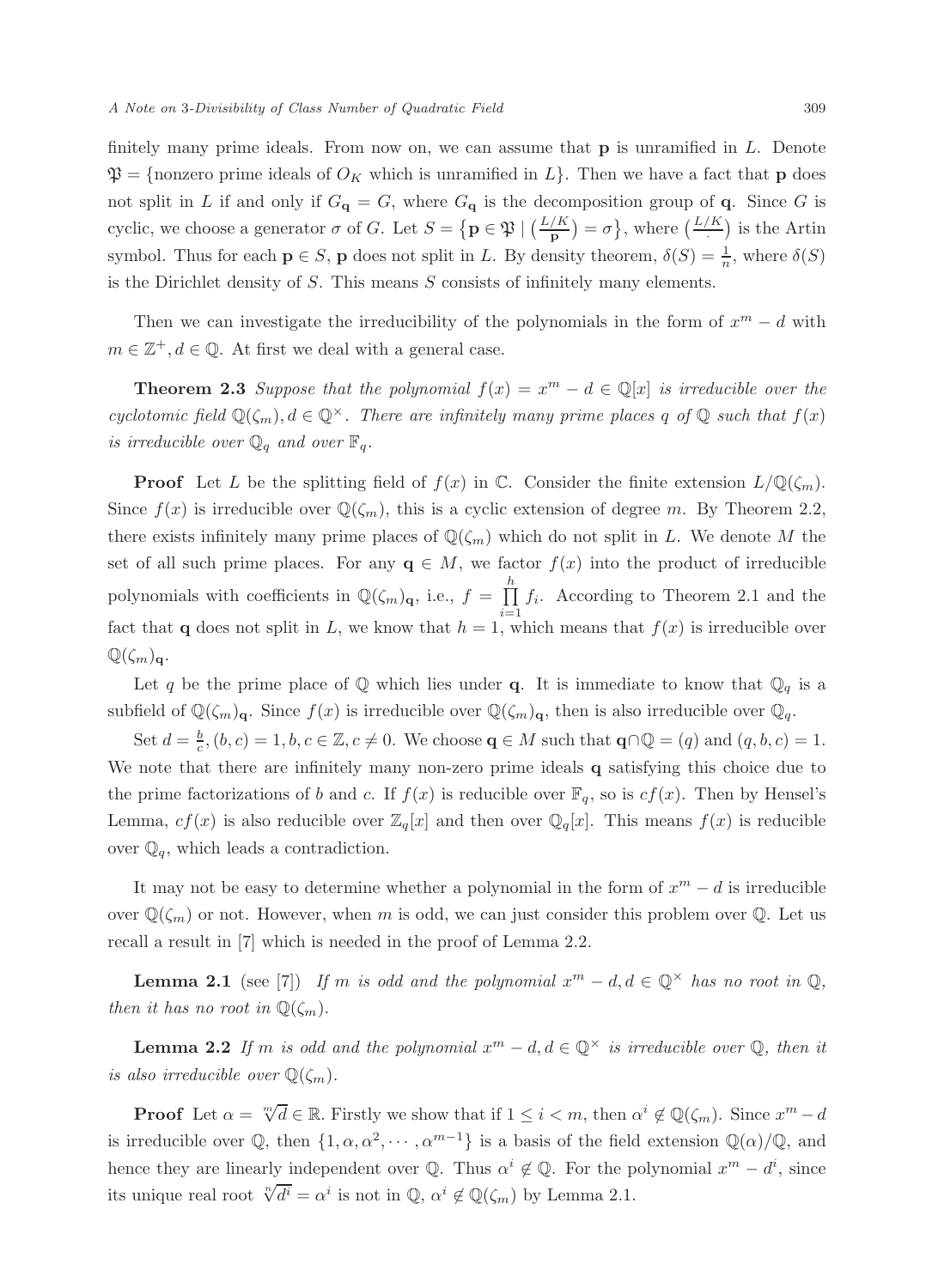It is clear that the splitting field of  $x^m - d$  is  $\mathbb{Q}(\zeta_m)(\alpha)$ . Assume that  $x^m - d$  is reducible over  $\mathbb{Q}(\zeta_m)$ , then the degree of the minimal polynomial  $f(x)$  of  $\alpha$  over  $\mathbb{Q}(\zeta_m)$  is less than m, namely, deg  $f(x) = h$ . So  $f(x)$  can be written in the form of  $f(x) = (x - \alpha)(x - \zeta_m^{i_1} \alpha) \cdots (x - \zeta_m^{i_{h-1}} \alpha)$ ,  $1 \leq i_j < m, 1 \leq j \leq h-1$ . Hence the constant term of  $f(x)$  is  $\alpha^h \zeta_m^{i_1} \cdots \zeta_m^{i_{h-1}} \in \mathbb{Q}(\zeta_m)$ . This means  $\alpha^h \in \mathbb{Q}(\zeta_m)$ , which leads a contradiction. Therefore  $x^m - d$  is irreducible over  $\mathbb{Q}(\zeta_m)$ .

Combining Lemma 2.2 and Theorem 2.3, we get the following result.

**Theorem 2.4** If m is odd and the polynomial  $f(x) = x^m - d, d \in \mathbb{Q}^\times$  is irreducible over  $\mathbb Q$ , then there are infinitely many places q of  $\mathbb Q$  such that  $f(x)$  is irreducible over  $\mathbb Q_q$  and then over  $\mathbb{F}_q$ .

Now we can get an equivalent statement, which can be seen as a kind of local-global principle.

**Theorem 2.5** Assume that m is odd and  $f(x) = x^m - d$ ,  $d \in \mathbb{Q}^{\times}$ . Then  $f(x)$  is reducible over  $\mathbb Q$  if and only if  $f(x)$  is reducible over  $\mathbb F_q$  except finitely many places q of  $\mathbb Q$ .

**Remark 2.1** There do exist polynomials  $f(x) = x^m - d$  with m being even such that  $f(x)$ is irreducible over  $\mathbb Q$  but is reducible over every  $\mathbb F_q$ , where q runs through all prime places of Q. For example,  $x^4 + 1$  and  $x^{10} - 5$  are the cases.

## 3 A Construction of Quadratic Fields  $(\mathbb{Q}(\sqrt{D}), \mathbb{Q}(\sqrt{D+n}))$

In this section, we discuss how we can construct a pair of fields  $(\mathbb{Q}(\sqrt{D}), \mathbb{Q}(\sqrt{D+n}))$ whose class numbers can be divided by 3. Recall that Hilbert class field  $H$  of a number field K is the maximal unramified abelian extension of  $K$ , and there is a canonical isomorphic  $Gal(H/K) \cong Cl_K$ . It is clear that the class number of K can be divided by 3 if and only if there exists a cyclic unramified cubic extension of K. It is a hint for a construction. Kishi and Miyake [4] give the following characterization of all quadratic fields which admits a cyclic unramified cubic extension.

**Theorem 3.1** (see [4]) Choose  $(u, w) \in \mathbb{Z} \times \mathbb{Z}$ , and let  $g(Z) = Z^3 - uwZ - u^2$ . If

(1)  $d = 4uw^3 - 27u^2$  is not a square in  $\mathbb{Z};$ 

- $(2)$  u and w are relatively prime;
- (3)  $g(Z)$  is irreducible over  $\mathbb{Q}$ ;
- $(4)$  one of the following conditions holds:  $(3.1)$
- $(I)$  3  $\nmid w;$

(II) 
$$
3 | w, uw \not\equiv 3 \pmod{9}, u \equiv w \pm 1 \pmod{9};
$$

(III)  $3 | w, uw \equiv 3 \pmod{9}, u \equiv w \pm 1 \pmod{27};$ 

then the normal closure of  $\mathbb{Q}(\theta)$ , where  $\theta$  is a root of  $g(Z)$ , is a cyclic, cubic, unramified extension of  $\mathbb{Q}(\sqrt{d})$ ; in particular, then  $K = \mathbb{Q}(\sqrt{d})$  has class number divisible by 3. Conversely, every quadratic number field  $K$  with class number divisible by 3 and every unramified, cyclic, cubic extension of K is given by a suitable choice of integers u and w.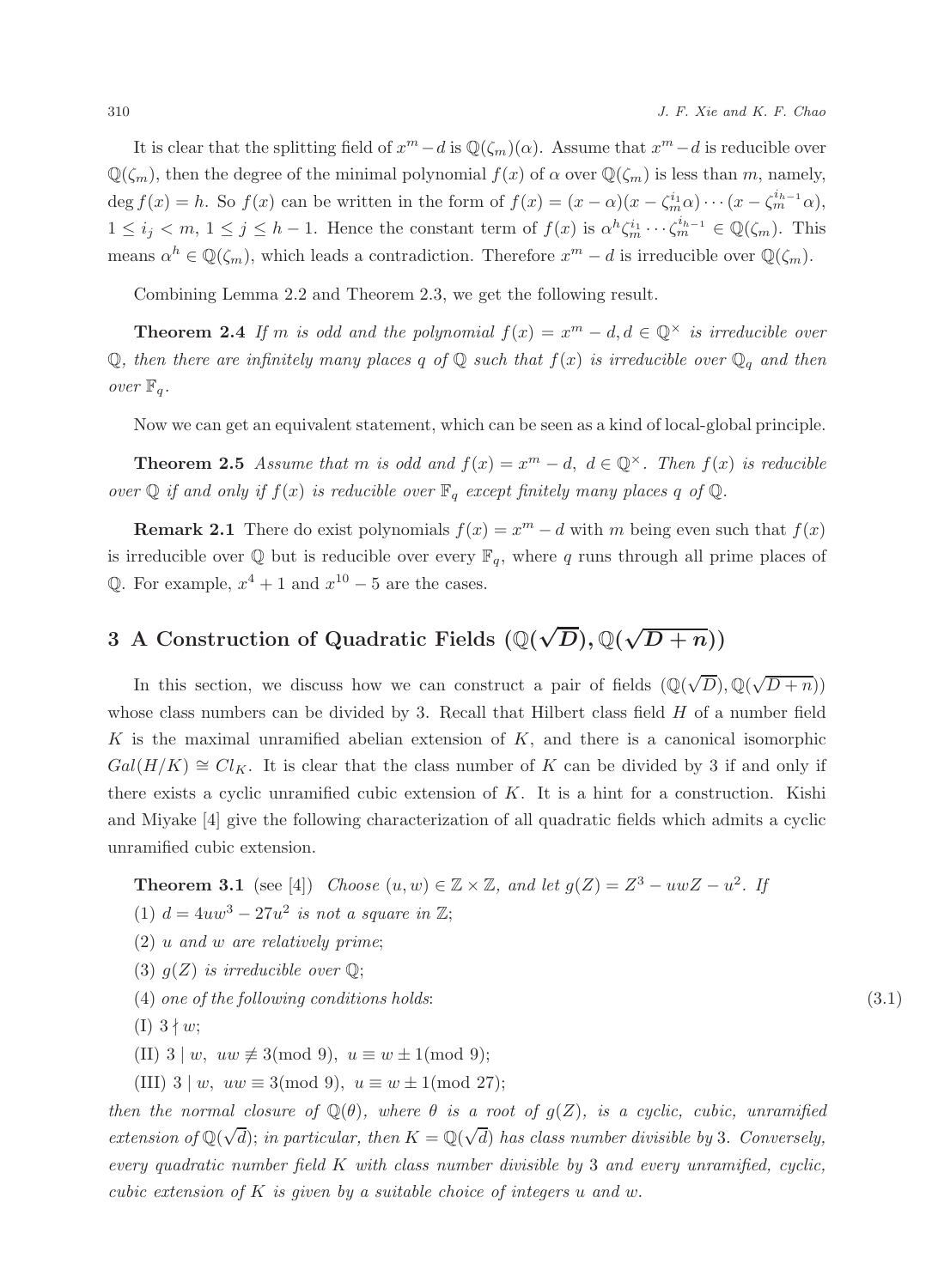A Note on 3-Divisibility of Class Number of Quadratic Field 311

**Remark 3.1** The condition  $(1)$  in  $(3.1)$  is critical. The reason why we develop the story of irreducibility of  $x^m - d$  in Section 2 is to serve for the condition (3) in (3.1).

To achieve our goals, a natural idea is to find integer pairs  $(u_1, w_1)$  and  $(u_2, w_2)$  such that both of them satisfy all the conditions in (3.1), and

$$
u_2 w_2^3 - 27u_2^2 = a^2(4u_1 w_1^3 - 27u_1^2 + nb^2) \quad \text{for some } a, b \in \mathbb{Q} \setminus \{0\}. \tag{3.2}
$$

If so, let  $D = \frac{1}{b^2} (4u_1w_1^3 - 27u_1^2)$ , then  $D + n = \frac{1}{a^2} (4u_2w_2^3 - 27u_2^2)$ . Thus by Theorem 3.1, the class numbers of  $\mathbb{Q}(\sqrt{D})$  and  $\mathbb{Q}(\sqrt{D+n})$  are divisible by 3.

In order to find such integer pairs  $(u_1, w_1)$  and  $(u_2, w_2)$ , we consider the integer pairs  $(x_1, y_1)$ and  $(x_2, y_2)$  such that

$$
4y_2^3 - 27x_2^2 = c^2(4y_1^3 - 27x_1^2 + n) \quad \text{for some } c \in \mathbb{Z} \setminus \{0\}. \tag{3.3}
$$

If so, let  $u_1 = x_1^2, w_1 = y_1$  and  $u_2 = \frac{x_2^2}{k^3}, w_2 = \frac{y_2}{k}$  for some  $k \in \mathbb{Z} \setminus \{0\}$ . Then we have

$$
\begin{cases} 4u_1w_1^3 - 27u_1^2 = x_1^2(4y_1^3 - 27x_2^2), \\ 4u_2w_2^3 - 27u_2^2 = \frac{x_2^2}{k^6}(4y_2^3 - 27x_2^2). \end{cases}
$$
(3.4)

From  $(3.3)$ – $(3.4)$ , we get

$$
4u_2w_2^3 - 27u_2^2 = \left(\frac{x_2ck^3}{x_1}\right)^2 (4u_1w_1^3 - 27u_1^2 + nx_1^2).
$$

Thus we are back to the situation (3.2). Clearly we only need to find integer pairs  $(x_1, y_1)$ and  $(x_2, y_2)$  satisfying equation (3.3). Furthermore, we mention that

$$
\mathbb{Q}(\sqrt{D}) = \mathbb{Q}(\sqrt{4u_1w_1^3 - 27u_1^2}) = \mathbb{Q}(\sqrt{4y_1^3 - 27x_1^2}),
$$
  

$$
\mathbb{Q}(\sqrt{D+n}) = \mathbb{Q}(\sqrt{4u_2w_2^3 - 27u_2^2}) = \mathbb{Q}(\sqrt{4y_2^3 - 27x_2^2}).
$$

#### 3.1 First step

Now we start to construct some solutions for equation (3.3). Assume that there exist integer pairs  $(x_1, y_1)$  and  $(x_2, y_2)$  satisfying equation (3.3) and let

$$
y_1 = t^2, y_2 = ky_1, \text{ where } t, k \in \mathbb{Z}.
$$
 (3.5)

It follows that

$$
27(x2 + cx1)(x2 - cx1) = 4(k3 - c2)t6 - nc2.
$$
\n(3.6)

Put

$$
k = n + 4, \quad c = 2k. \tag{3.7}
$$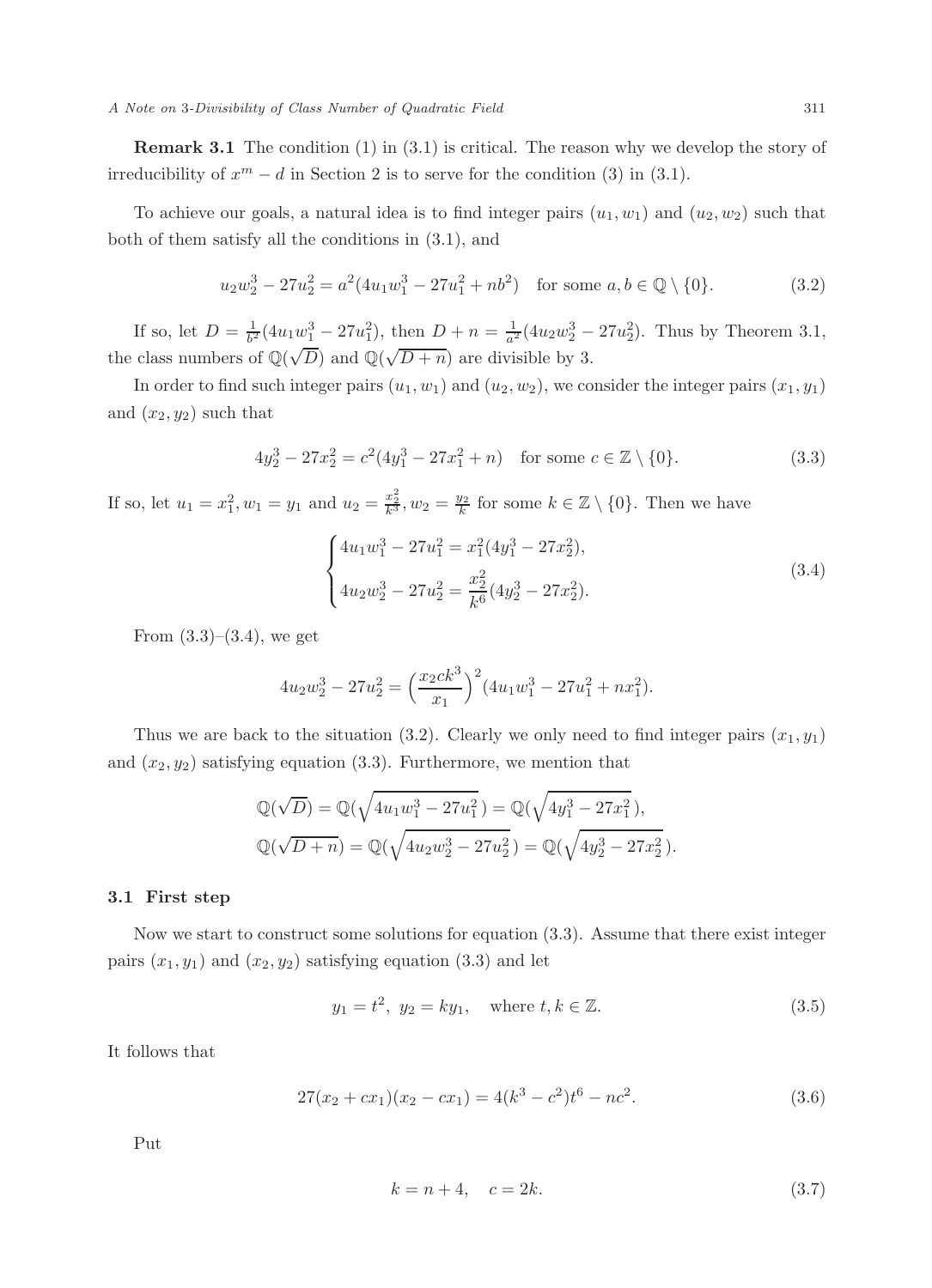One can check that  $4(k^3 - c^2) = nc^2$ . Then we can simplify the right-hand side of (3.6)

$$
27(x_2 + cx_1)(x_2 - cx_1) = 4(k^3 - c^2)t^6 - nc^2
$$
  
=  $nc^2(t^6 - 1)$   
=  $nc^2(t^3 + 1)(t^3 - 1)$ .

In order to ensure this equality holds, we can put

$$
\frac{nck(p-1)}{lp}(t^3+1) = 3(x_2+cx_1),
$$
  

$$
\frac{clp}{k(p-1)}(t^3-1) = 9(x_2-cx_1),
$$

here  $p$  is a prime number and l is a positive integer. We will explain why these two integers are introduced. Solving this equation by regarding  $x_1$  and  $x_2$  as variables, we get

$$
x_1 = \frac{1}{18lkp(p-1)} [3nk^2(p-1)^2(t^3+1) - l^2p^2(t^3-1)],
$$
  
\n
$$
x_2 = \frac{c}{18lkp(p-1)} [3nk^2(p-1)^2(t^3+1) + l^2p^2(t^3-1)].
$$
\n(3.8)

It is clear that (3.3) holds if we set  $(x_1, y_1)$  and  $(x_2, y_2)$  as in (3.5) and (3.8). We note that we can ensure  $x_1, x_2$  are integers by choosing proper integer t. This will be discussed in Theorem 3.2.

Now regarding  $4y_1^3 - 27x_1^2$  as a polynomial in t, i.e., let

$$
f(t) = 4y_1^3 - 27x_1^2 = [(2 + 3\sqrt{3}\alpha)t^3 + 3\sqrt{3}\beta][(2 - 3\sqrt{3}\alpha)t^3 - 3\sqrt{3}\beta],
$$

where

$$
\alpha = \frac{3nk^2(p-1)^2 - l^2p^2}{18lk(p-1)p},
$$

$$
\beta = \frac{3nk^2(p-1)^2 + l^2p^2}{18lk(p-1)p}.
$$

It is clear that the leading coefficient of  $f(t)$  is  $4-27\alpha^2$ . Since  $\alpha \in \mathbb{Q}$ ,  $4-27\alpha^2 \neq 0$ . It is clear that there exist infinitely many integers  $t_0$  such that  $f(t_0) > 0$  (resp.  $f(t_0) < 0$ ) when  $4-27\alpha^2 > 0$  (resp.  $4-27\alpha^2 < 0$ ). Based on this fact, we always can choose proper t to ensure that both quadratic fields  $\mathbb{Q}(\sqrt{f(t)})$  and  $\mathbb{Q}(\sqrt{f(t)+n})$  are real or imaginary. For the imaginary case, we should require  $4 - 27\alpha^2 < 0$ . It is easy to be achieved by choosing  $l > (4\sqrt{3} + 3n)k$ . Now we consider the real case. We realize that  $4 - 27\alpha^2 > 0$  if and only if  $|\alpha| < \frac{2}{3\sqrt{3}}$  $\frac{2}{3\sqrt{3}}$ . It is equivalent to  $\frac{|3nk^2(p-1)^2 - l^2p^2|}{lk(p-1)p} < 4\sqrt{3}$  (recall that  $18\alpha = \frac{3nk^2(p-1)^2 - l^2p^2}{lk(p-1)p}$  $\frac{(p-1)^{2}-l^{2}p^{2}}{lk(p-1)p}$ . The following lemma asserts that the condition  $4 - 27\alpha^2 > 0$  can be achieved as well. This is the reason why we introduce the integer  $l$  above.

**Lemma 3.1** Let n, k, p be positive integers such that  $p > 3[\sqrt{3n}k]$ . Then there exists integer l such that  $\frac{|3nk^2(p-1)^2 - l^2p^2|}{lk(p-1)p} < 4\sqrt{3}$ .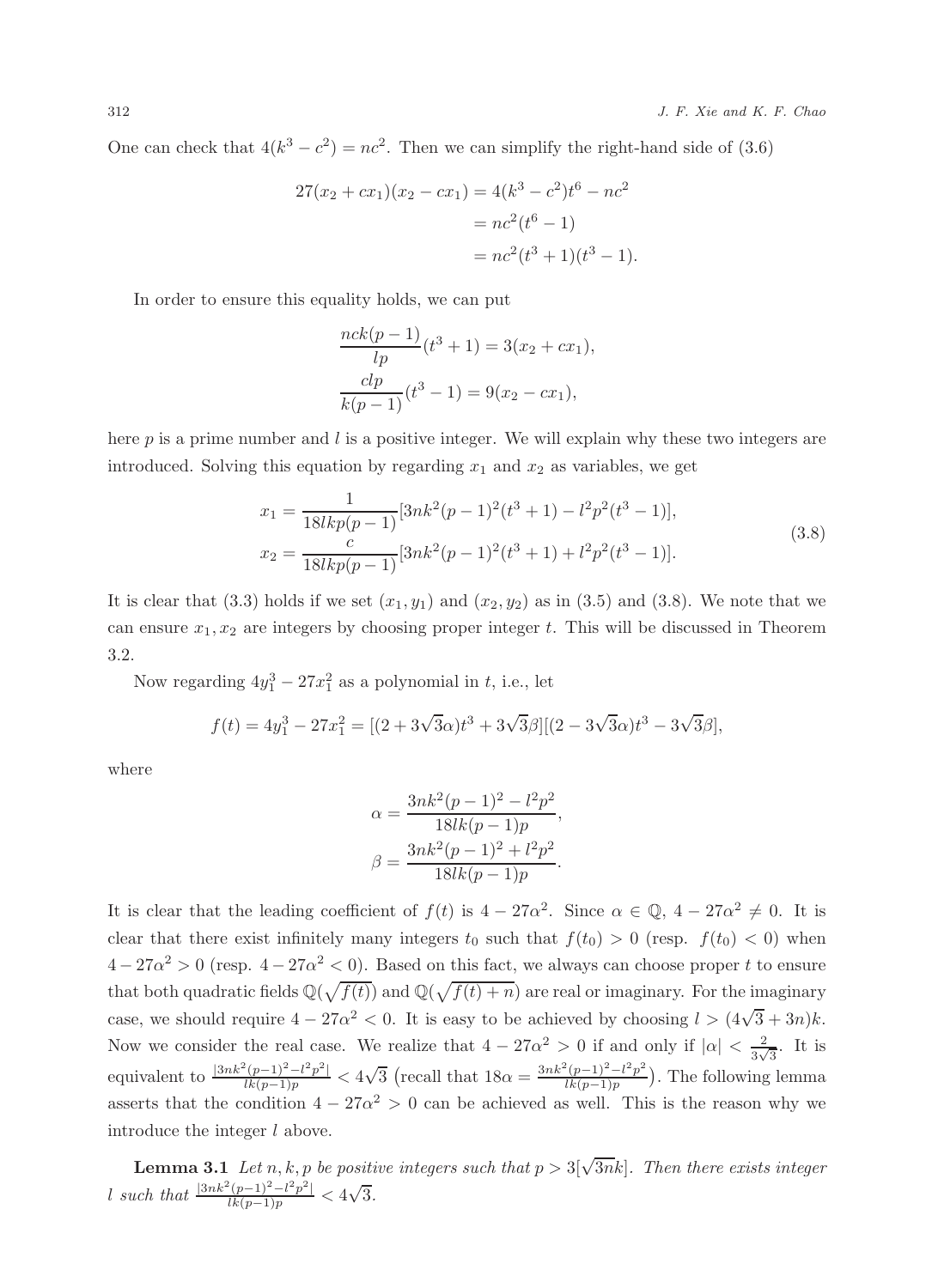A Note on 3-Divisibility of Class Number of Quadratic Field 313

Proof Let 
$$
l = [\sqrt{3nk}]
$$
, and  $d = \sqrt{3nk} - [\sqrt{3nk}]$ . Note that  $0 \le d < 1$ . We have  
\n
$$
\frac{|3nk^2(p-1)^2 - l^2p^2|}{lk(p-1)p} = \frac{|(l+d)^2(p-1)^2 - l^2p^2|}{lk(p-1)p}
$$
\n
$$
= \frac{|(2l+d)d(p-1)^2 - (2p-1)l^2|}{lk(p-1)p}
$$
\n
$$
< \frac{(2l+d)d}{lk} \frac{p-1}{p} + \frac{(2p-1)l}{k(p-1)p}
$$
\n
$$
< \frac{(2l+1)}{lk} \frac{p-1}{p} + \frac{2p-1}{p-1} \frac{l}{pk}
$$
\n
$$
< \frac{3}{k} + 3\frac{l}{3lk}
$$
 (by  $0 < \frac{2p-1}{p-1} < 3$  and  $p > 3l$ )\n
$$
< \frac{4}{k}
$$
\n
$$
< 4\sqrt{3}.
$$

√

#### 3.2 Second step

Set  $(x_1, y_1)$  and  $(x_2, y_2)$  as in (3.5) and (3.8). Let  $u_1 = x_1^2, w_1 = y_1, u_2 = \frac{x_2^2}{k^3}$  and  $w_2 = \frac{y_2}{k}$ . Here we mention that  $w_1 = w_2 = t^2$ . Consider the polynomials

$$
F_1(Z) = Z^3 - u_1 w Z - u_1^2
$$
,  $F_2(Z) = Z^3 - u_2 w Z - u_2^2$ ,

respectively. We will show that  $(u_1, w)$  and  $(u_2, w)$  satisfy all the conditions in Theorem 3.1 under a suitable choice of  $t$ . If so, let

$$
D = 4y_1^3 - 27x_1^2 = \frac{1}{x_1^2}(4u_1w_1^3 - 27u_1^2),
$$

then

$$
D + n = \frac{4y_2^3 - 27x_2^2}{c^2} = \frac{k^6}{x_2^2c^2} (4u_2w_2^3 - 27u_2^2).
$$

Thus we get two quadratic fields  $\mathbb{Q}(\sqrt{D})$  and  $\mathbb{Q}(\sqrt{D+n})$  whose class numbers are divisible by 3.

Now the aim is to ensure the polynomials  $F(Z)$  and  $G(Z)$  are irreducible by choosing suitable t. Recall

$$
\alpha = \frac{3nk^2(p-1)^2 - l^2p^2}{18lk(p-1)p},
$$

$$
\beta = \frac{3nk^2(p-1)^2 + l^2p^2}{18lk(p-1)p},
$$

and let

$$
f_1(Z) = Z^3 - \beta^4,
$$
  
\n
$$
f_2(Z) = Z^3 - \frac{16}{k^2} \alpha^4.
$$

We require that  $p$  is a prime number and is coprime to  $6nkl$ . Then it is easy to check that  $v_p(\beta^4) = v_p\left(\frac{16}{k^2}\alpha^4\right) = -4.$  So  $\beta^4 \notin \mathbb{Q}^3$ ,  $\frac{16}{k^2}\alpha^4 \notin \mathbb{Q}^3$ , which means  $f_1(Z)$  and  $f_2(Z)$  are irreducible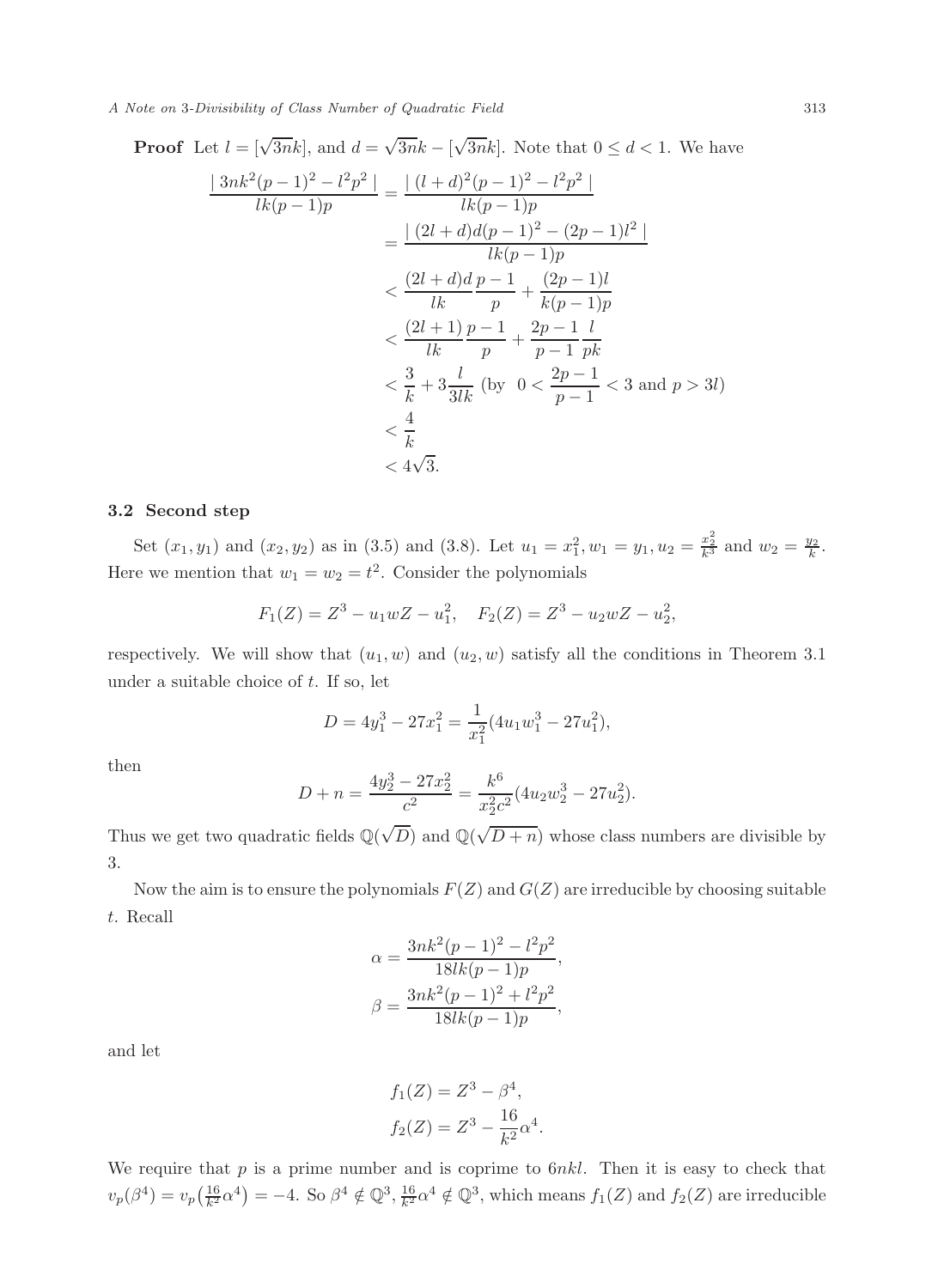over  $\mathbb Q$ . By Theorem 2.4, there exist two primes  $q_1$  and  $q_2$  (not necessary to be different) such that  $f_1(Z)$  is irreducible over  $\mathbb{F}_{q_1}$  and  $f_2(Z)$  is irreducible over  $\mathbb{F}_{q_2}$ , respectively. Thus we get the following lemma.

### **Lemma 3.2** If  $t \equiv 0 \pmod{q_1q_2}$ , then  $F_1(Z)$  and  $F_2(Z)$  are both irreducible over  $\mathbb{Q}$ .

**Proof** Since  $w = t^2$  in the setting above and  $t \equiv 0 \pmod{q_1 q_2}$ , it is clear that  $w \equiv 0 \pmod{q_1}$ . From (3.8), we can see that  $u_1 \equiv \frac{3nk^2(p-1)^2 + l^2p^2}{18lk(p-1)p}$  $\frac{1}{18lk(p-1)+1}$  (mod  $q_1$ ), then  $F_1(Z) \equiv f_1(Z) \pmod{q_1}$ , which means  $F_1(Z)$  is irreducible over  $\mathbb{F}_{q_1}$ . Hence we know that  $F_1(Z)$  is irreducible over Q. The irreducibility of  $F_2(Z)$  follows in a similar way.

Remark 3.2 In the proof of Lemma 3.2 above, we abuse the notation of congruence and hence consider the congruence of a rational number  $\frac{m}{n}$  modulus prime p. Indeed if we restrict n not having any p factor,  $\frac{1}{n}$  can be viewed as the reciprocal (or inverse) of n modulus p and it still makes sense under this restriction.

For convenience, recall that

$$
k = n + 4, \quad y_1 = t^2, \quad y_2 = ky_1,
$$
  
\n
$$
x_1 = \frac{1}{18lkp(p-1)} [3nk^2(p-1)^2(t^3+1) - l^2p^2(t^3-1)],
$$
  
\n
$$
x_2 = \frac{c}{18lkp(p-1)} [3nk^2(p-1)^2(t^3+1) + l^2p^2(t^3-1)],
$$
  
\n
$$
u_1 = x_1^2, \quad u_2 = \frac{x_2^2}{k^3},
$$
  
\n
$$
w_1 = w_2 = t^2,
$$
  
\n
$$
D = 4y_1^3 - 27x_1^2 = \frac{1}{x_1^2} (4u_1w_1^3 - 27u_1^2),
$$
  
\n
$$
D + n = \frac{4y_2^3 - 27x_2^2}{c^2} = \frac{k^6}{x_2^2c^2} (4u_2w_2^3 - 27u_2^2)
$$

and denote  $g = 18k^2(p-1)(3nk^2(p-1)^2 + l^2p^2)|(3nk^2(p-1)^2 - l^2p^2)|$ . By Theorem 2.3, there exist infinitely many primes q such that  $-3$  is quadratic non-residue in  $\mathbb{F}_q$ . Choose such a prime number  $q_0$ . Applying Theorem 3.1, we have

**Theorem 3.2** Choose a prime number p such that  $p \equiv 1 \pmod{18nlk}$  and let

$$
t \equiv 1(\text{mod } g),
$$
  
\n
$$
t \equiv -1(\text{mod } p),
$$
  
\n
$$
t \equiv 0(\text{mod } q_0 q_1 q_2),
$$
  
\n(3.9)

here  $q_0$  is prime to integers  $g, p, q_2, q_2$ . Then pairs  $(u_1, w_1)$  and  $(u_2, w_2)$  satisfy the conditions of Theorem 3.1, so

$$
\mathbb{Q}(\sqrt{4u_1w_1^3 - 27u_1^2}) = \mathbb{Q}(\sqrt{D}),
$$
  

$$
\mathbb{Q}(\sqrt{4u_2w_2^3 - 27u_2^2}) = \mathbb{Q}(\sqrt{D} + n)
$$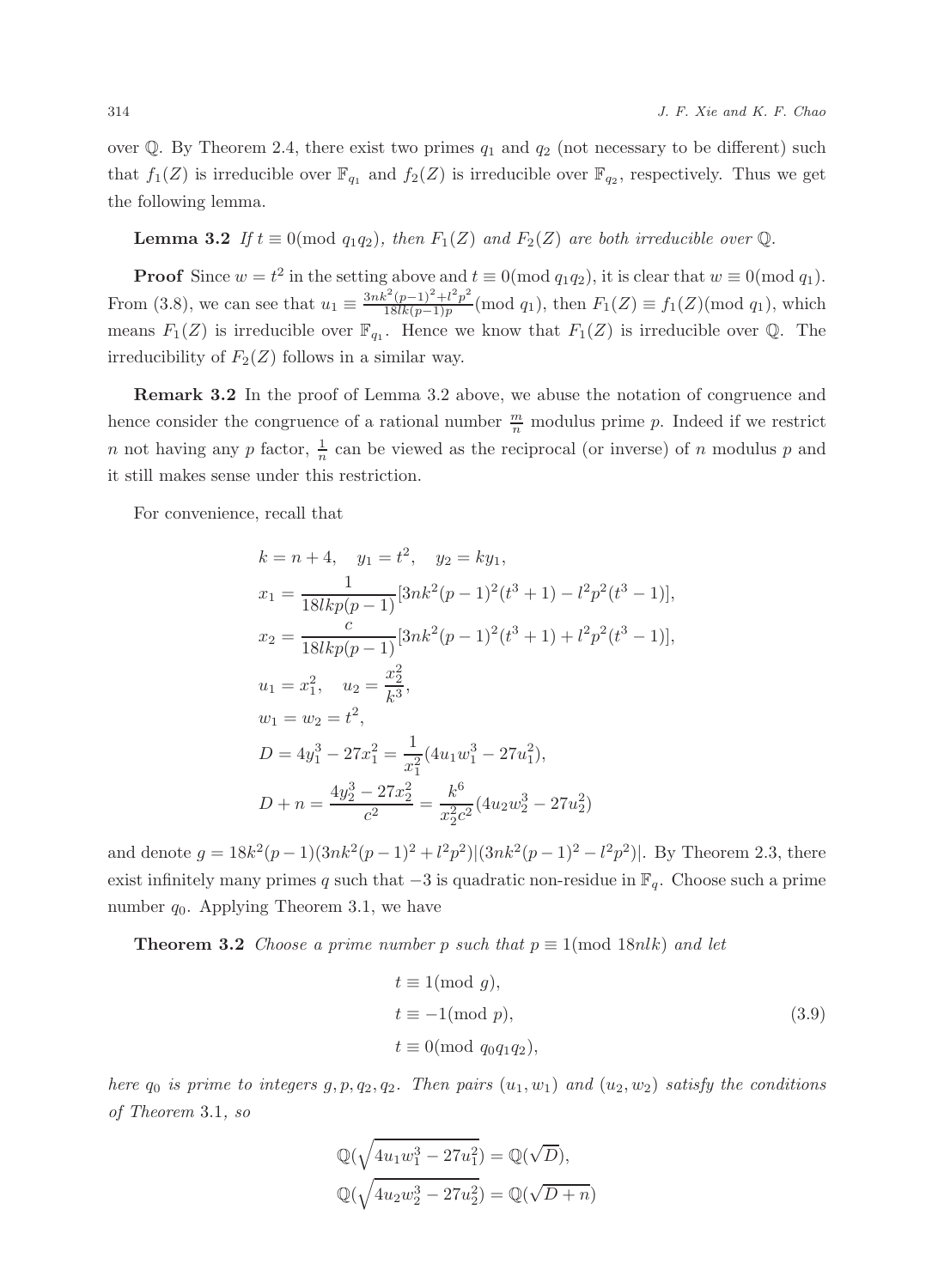both admit an unramified cyclic cubic extension. In particular, their class numbers are both divisible by 3.

**Remark 3.3** We should ensure  $g, p, q_0, q_1, q_2$  are all coprime mutually. We claim that this can be done. Firstly, once *n* is given, so  $k = n + 4$  and then we can get l as in Lemma 3.1. According to Dirichlet's Prime Number theorem, we can choose a prime number  $p$  such that

•  $p \equiv 1 \pmod{18 ln k}$  and

$$
\bullet \ p > 3[\sqrt{3n}k].
$$

Then one can check that  $p \nmid q$ . Finally, since there exist infinitely many  $q_i$  satisfying corresponding property,  $i = 0, 1, 2$ , we can choose  $q_0, q_1, q_2$  in turn such that  $g, p, q_0, q_1, q_2$  are coprime mutually. If so, by Chinese Remainder theorem, there exist infinitely many integers  $t$  satisfying the congruence conditions (3.9).

**Proof** According to the congruence conditions  $(3.9)$ , one can check that  $x_1, x_2$  are integers, and  $k^2 \mid x_2$ . At first we show  $x_1, x_2$  are integers. Indeed, since  $p \nmid 18$ l $k(p-1)$ , it suffices to show that

$$
p | 3nk2(p-1)2(t3+1) \pm l2p2(t3-1),
$$
  
18lk(p-1) | 3nk<sup>2</sup>(p-1)<sup>2</sup>(t<sup>3</sup>+1) \pm l<sup>2</sup>p<sup>2</sup>(t<sup>3</sup>-1).

Due to  $t \equiv -1 \pmod{p}$ , we have  $p \mid t^3 + 1$ , then

$$
p | 3nk2(p-1)2(t3+1),
$$
  

$$
p | 3nk2(p-1)2(t3+1) \pm l2p2(t3-1).
$$

Since 18l  $|(p-1)$ , we have  $18lk(p-1) | 3nk^2(p-1)^2(t^3+1)$ . Because  $t \equiv 1 \pmod{18k(p-1)}$ , we have  $18k(p-1) | t^3 - 1$  and then  $18lk(p-1) | l^2p^2(t^3 - 1)$ . Now it is clear that

$$
18lk(p-1) | 3nk^{2}(p-1)^{2}(t^{3}+1) \pm l^{2}p^{2}(t^{3}-1).
$$

Now we turn to check that  $k^2 \mid x_2$ . Since  $a = 2k$ , it suffices to show that  $9lp(p-1)k^2 \mid$  $3nk^2(p-1)^2(t^3+1)$  and  $9lp(p-1)k^2 | l^2p^2(t^3-1)$ . We realize that  $p | 3nk^2(p-1)^2(t^3+1)$  and  $p \mid l^2p^2(t^3-1)$  have been proved already. Since  $9l \mid (p-1)$ , we get  $9l(p-1)k^2 \mid 3nk^2(p-1)^2(t^3+1)$ . Because  $t \equiv 1 \pmod{9l(p-1)k^2}$ , we have  $9l(p-1)k^2 \mid l^2p^2(t^3-1)$ .

Moreover, we have

$$
(t,3nk2(p-1)2+l2p2) = 1,
$$
  

$$
(t,3nk2(p-1)2-l2p2) = 1.
$$

We clarify that the conditions  $(3.1)$  in Theorem 3.1 are satisfied in the settings of  $u_1, u_2, w_1$  and  $w_2$  above. We note that  $(t, a) = 1$ . Then we have  $(w_1, u_1) = 1$  and  $(w_2, u_2) = 1$  immediately. By the assumption  $t \equiv 0 \pmod{q_0q_1q_2}$ , it implies that  $t \equiv 0 \pmod{q_1q_2}$ . By Lemma 3.2, we know that  $F_1(Z)$  and  $F_2(Z)$  are both irreducible. It is clear that conditions (2) and (3) in (3.1)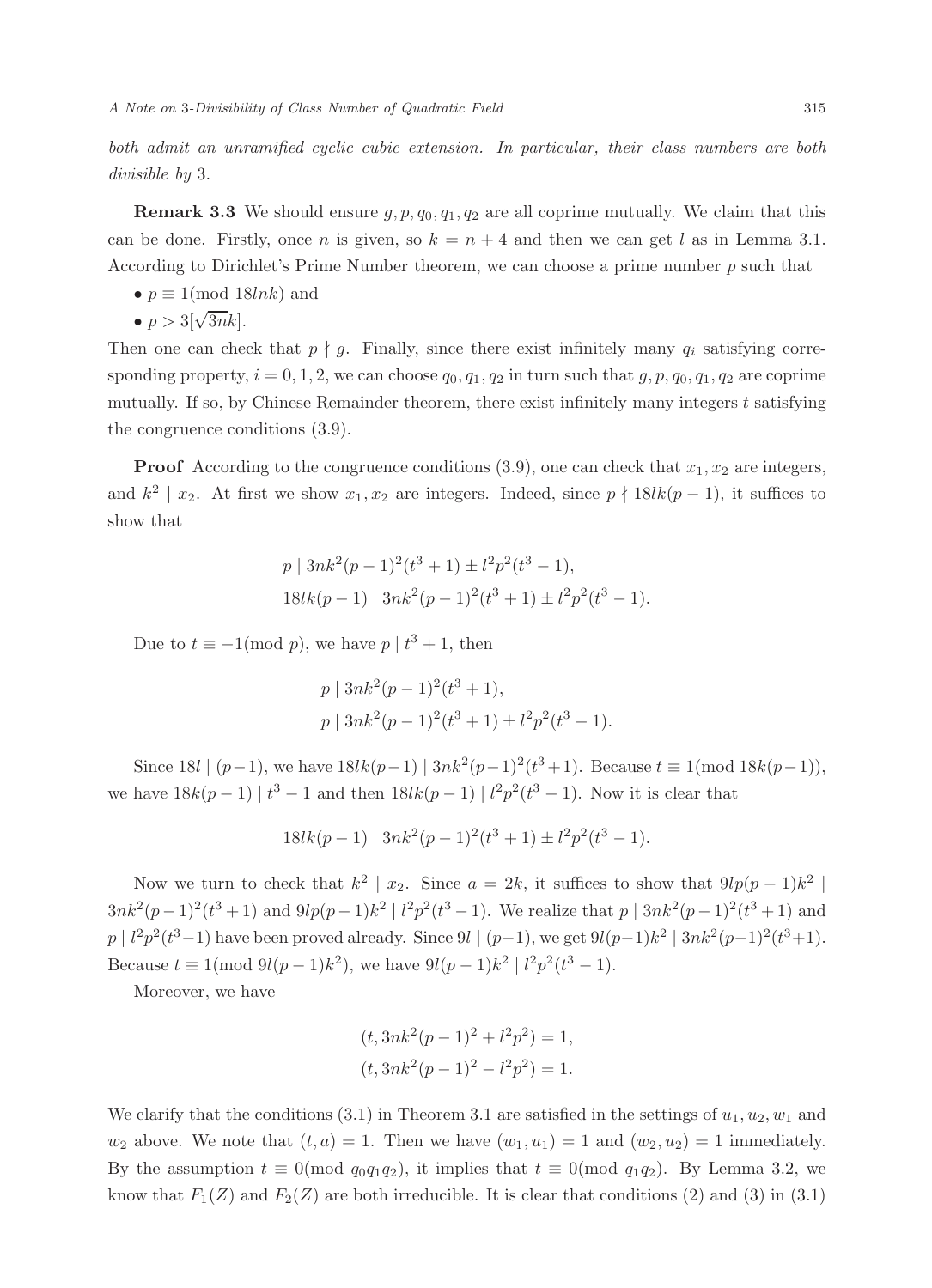are fulfilled. Then we check that the condition (I) in (3.1) is satisfied. We recall  $t \equiv 1 \pmod{q}$ , and it implies  $(3,t) = 1$ . Then  $3 \nmid w_1$  and  $3 \nmid w_2$  follow by  $w_1 = w_2 = t^2$ .

It remains to show that condition (1) in Theorem 3.1 is satisfied as well, namely,  $4u_1w^3 - 27u_1^2$ and  $4u_2w^3 - 27u_2^2$  are not squares in Z. By the choice of  $q_0$ ,  $4u_1w^3 - 27u_1^2 \equiv -27u_1^2 \not\equiv$  $m^2 \text{(mod } q_0)$ , here m can be any integer. This means  $4u_1w^3 - 27u_1^2$  is not a square. Similarly we can show that  $4u_2w^3 - 27u_2^2$  is not a square as well. By Theorem 3.1,  $\mathbb{Q}(\sqrt{D})$  and  $\mathbb{Q}(\sqrt{D} + n)$ admit an unramified cyclic cubic extension, respectively.

#### 4 The Proof of Theorem 1.1

To show that our construction can generate infinitely many pairs  $(\mathbb{Q}(\sqrt{D}), \mathbb{Q}(\sqrt{D+n}))$ with their class numbers being divisible by 3, we recall a celebrated result on integral points by Siegel [6]. Let  $M_{\mathbb{Q}}$  be the set of all standard absolute values on  $\mathbb{Q}$ .

**Theorem 4.1** (see [6]) Let S be a finite set such that  $\{\infty\} \subset S \subset M_0$  and  $f(x) \in \mathbb{Q}[x]$  be a polynomial of degree  $d \geq 3$  with distinct roots in  $\mathbb{C}$ . Then

$$
\sharp \{(x,y)\in R_S\times R_S \mid y^2 = f(x)\} < \infty,
$$

where  $R_S$  is the ring of S-integers of  $\mathbb{Q}$ , i.e.,  $R_S = \{x \in \mathbb{Q} \mid v_p(x) \geq 0 \text{ for all } p \in M_0 \setminus S\}.$ 

**Lemma 4.1** Suppose that  $f(x) \in \mathbb{Q}[x]$  is a polynomial of degree  $d \geq 3$  with distinct roots in  $\mathbb{C}$ , and  $T \subset \mathbb{Z}$  consists of infinitely many integers and put  $E = \{ \mathbb{Q}(\sqrt{f(t)}) \mid t \in T \}$ , then  $E$ contains infinitely quadratic fields.

**Proof** We assume that  $f(x) \in \mathbb{Z}[x]$ . Otherwise we choose an integer d such that  $d^2 f(x) \in$  $\mathbb{Z}[x]$  and consider the polynomial  $d^2 f(x)$  instead since  $\mathbb{Q}(\sqrt{f(t)}) = \mathbb{Q}(\sqrt{d^2 f(t)})$ . Because T is a countable set, we can denote this ordered set by  $T = \{t_i \mid i \in I\}$  with a countable set I. Assume E is a finite set, then there exist finitely many primes  $p_1, p_2, \dots, p_N$   $(N \in \mathbb{Z}^+)$  such that for any  $i \in I$ , we have

$$
f(t_i) = \Big(\prod_{j=1}^N p_j^{h_{ij}}\Big)a_i^2, \quad h_{ij} \in \{0, 1\}, \ a_i \in \mathbb{Z}.
$$

Furthermore, there exists a integer  $d = \prod_{i=1}^{N}$  $j=1$  $p_j^{h_{ij}}$  for a specific i such that there are infinitely many  $i' \in I$ ,

$$
f(t_{i'})=da_{i'}^2, \quad a_{i'}\in\mathbb{Z}.
$$

Let  $S = \{\infty\}$ . Then  $R_S = \mathbb{Z}$ . Consider the set

$$
A = \left\{ (x, y) \in \mathbb{Z} \times \mathbb{Z} \mid y^2 = \frac{f(x)}{d} \right\}.
$$

It follows that there exist infinitely many pairs of  $(t_{i'}, a_{i'})$  in A. But by Siegel's theorem 4.1, A is a finite set, which leads to a contradiction. Hence  $E$  is a set with infinite many elements.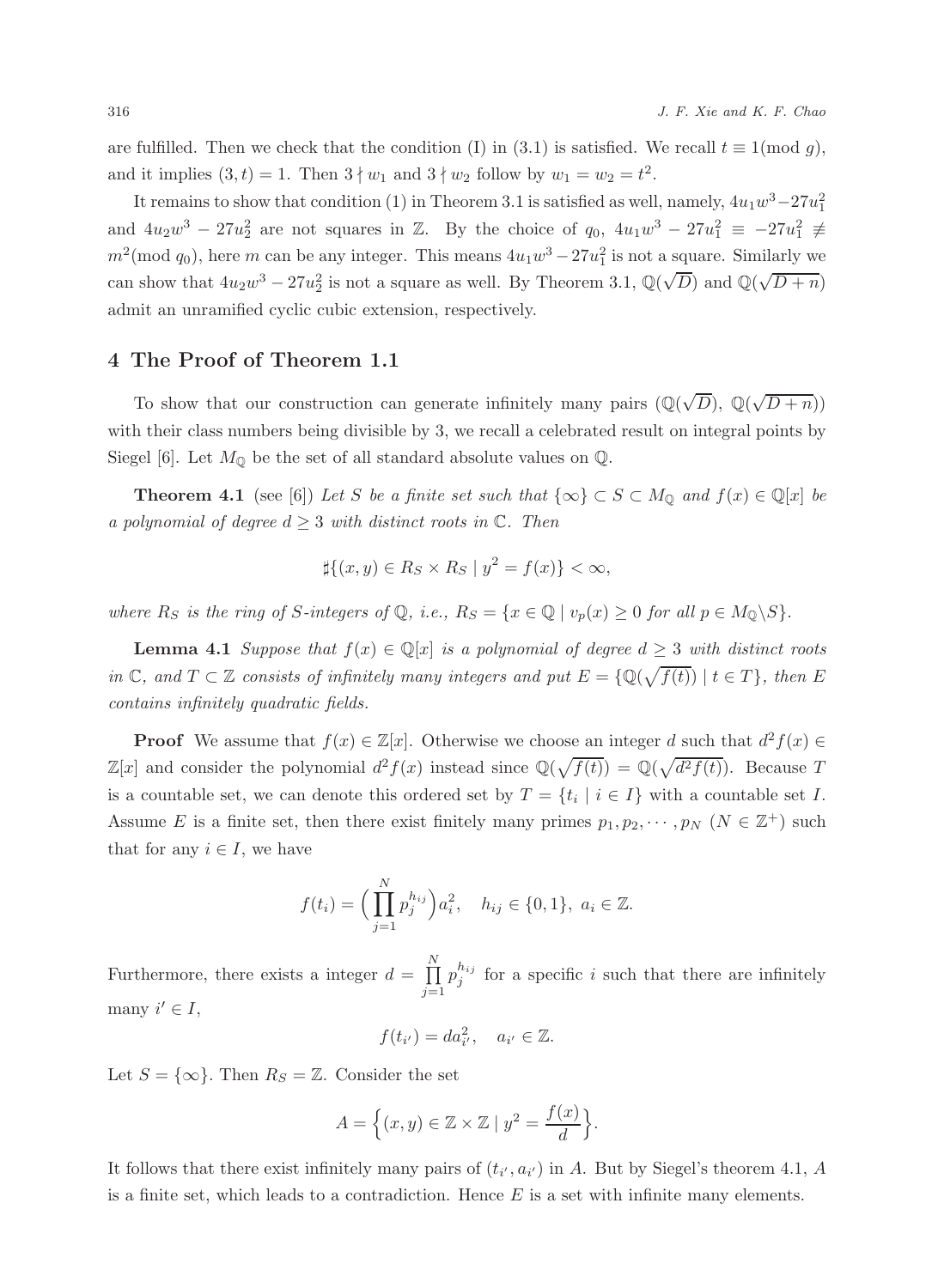A Note on 3-Divisibility of Class Number of Quadratic Field 317

**Proof of Theorem 1.1** For the real case, we choose a proper l in Lemma 3.1. Set

$$
B = \left(\frac{3nk^2(p-1)^2 + l^2p^2}{4\sqrt{3}lkp(p-1) - 3nk^2(p-1)^2 + l^2p^2}\right)^{\frac{1}{3}},
$$

one can check that  $4w_1^3 - 27u_1^2 > 0$  when  $t > B$ . This guarantees that

$$
\mathbb{Q}(\sqrt{4y_1^3 - 27x_1^2}) = \mathbb{Q}(\sqrt{D}),
$$
  

$$
\mathbb{Q}(\sqrt{4y_2^3 - 27x_2^2}) = \mathbb{Q}(\sqrt{D} + n)
$$

are real quadratic fields.

For the imaginary case, choose an integer  $l > (4\sqrt{3} + 3n)k$ . When  $t > 0$ , we have  $4y_2^3 - 27x_2^2$ < 0. This means the quadratic fields

$$
\mathbb{Q}(\sqrt{4y_1^3 - 27x_1^2}) = \mathbb{Q}(\sqrt{D}),
$$
  

$$
\mathbb{Q}(\sqrt{4y_2^3 - 27x_2^2}) = \mathbb{Q}(\sqrt{D + n})
$$

are imaginary.

Let

 $T_1 = \{t \in \mathbb{Z} \mid t \text{ satisfies the condition (3.9) in Theorem 3.2 and } t > B\},\$  $T_2 = \{t \in \mathbb{Z} \mid t \text{ satisfies the condition (3.9) in Theorem 3.2 and } t > 0\},\$  $T =$  $\int T_1$  for the real case,  $T_2$  for the imaginary case.

Chinese Remainder theorem implies that the set T consists of infinite elements. Let  $f(t)$  =  $4y_1^3 - 27x_1^2$  and  $E = \{ \mathbb{Q}(\sqrt{f(t)}) \mid t \in T \}.$ 

Since  $f(t)$  has no repeated roots which is in the form of  $[(2+3\sqrt{3}b)t^3+3\sqrt{3}c][(2-3\sqrt{3}b)t^3 3\sqrt{3}c$  with  $\alpha, \beta \in \mathbb{Q}^{\times}$ , Lemma 4.1 implies that E contains infinitely many quadratic fields. Moreover, let  $D_t = f(t)$ ,  $t \in T$ , Theorem 3.2 implies that  $3 | h(\mathbb{Q}(\sqrt{D_t}))$ ,  $3 | h(\mathbb{Q}(\sqrt{D_t + n}))$ . Then we complete our proof.

Acknowledgement We thank the anonymous referees for the valuable comments on our manuscript.

#### References

- [1] Iizuka, Y., On the class number divisibility of pairs of imaginary quadratic fields, J. Number Theory, 184, 2018, 122–127.
- [2] Iizuka, Y., Konomi, Y. and Nakano, S., An application of the arithmetic of elliptic curves to the class number problem for quadratic fields, Tokyo J. Math., 1, 2021, 1–15.
- [3] Kato, K., Kurokawa, N. and Saito, T., Number Theory 2: Introduction to Class Field Theory, American Mathematical Society, Providence, 2011.
- [4] Kishi, Y. and Miyake, K., Parametrization of the quadratic fields whose class numbers are divisible by three, J. Number Theory, 80, 2000, 209–217.